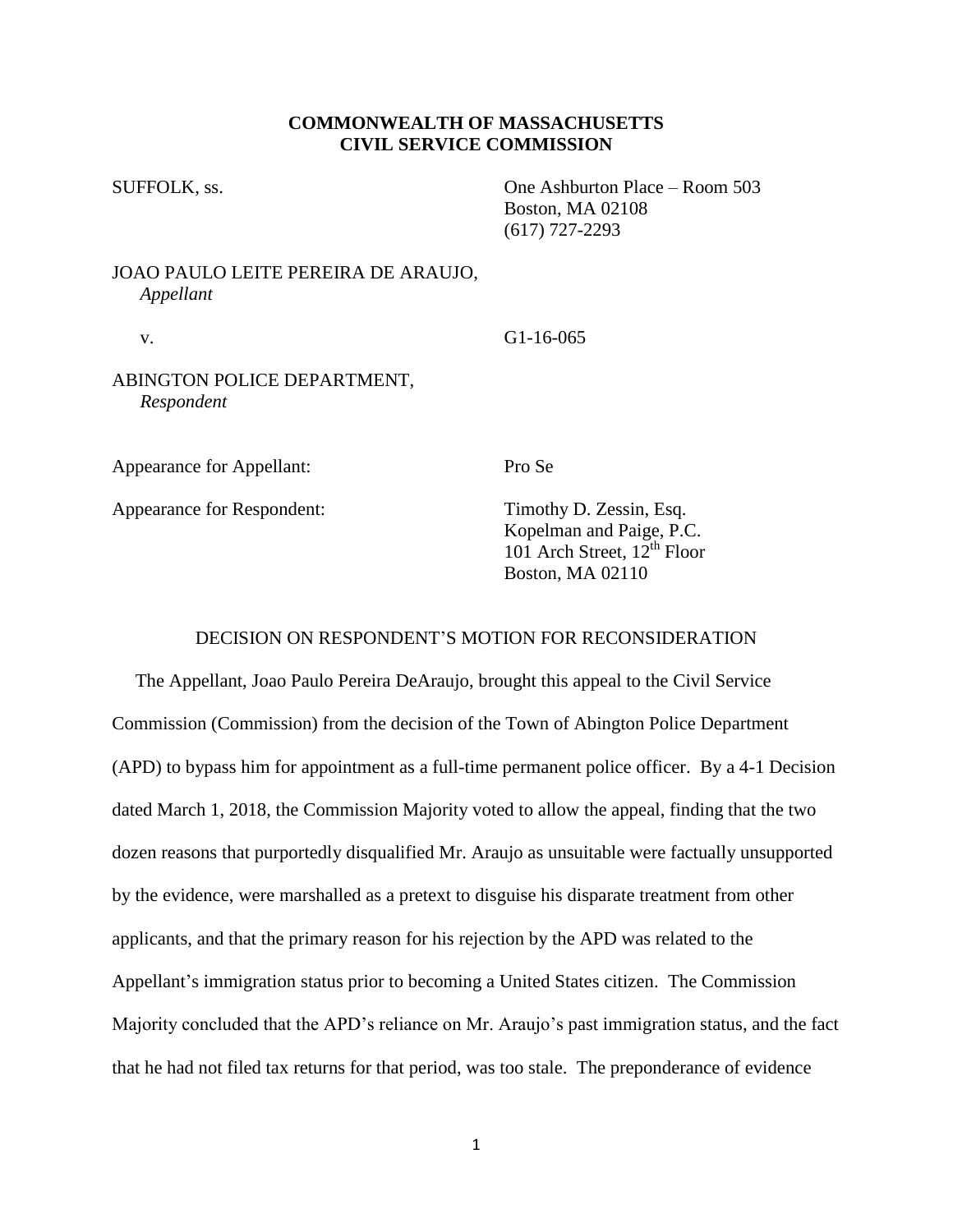failed to show how this decade-old history remained relevant to a present fitness to serve as a police officer. The Dissenting Commissioner agreed that all but one of the reasons used to bypass Mr. Araujo were unjustified, but she would have upheld the bypass on the grounds that Mr. Araujo's failure to file proper tax returns from 2001 to 2004, alone, disqualified him.

On March 12, 2018, the APD filed the "Respondent's Motion for Reconsideration", which asserted 27 errors (one factual error in the Decision's Finding of Facts, 18 errors in the Dissenting Commissioner's Analysis and Conclusion, and eight errors in the Commission Majority Analysis and Conclusion). Mr. Araujo filed the "Appellant's Response to Respondent's Motion for Reconsideration", which responded to each of the 27 alleged errors raised by the Respondent.

On March 22, 2018, the APD filed a complaint in Plymouth Superior Court (Civil Action No. 1883CV00336) seeking judicial review of the Commission's Decision and moved to stay the Decision, which motion is pending.

After carefully considering the APD'S Motion For Reconsideration and the Appellant's comprehensive response, the Commission allows, in part, the Motion for Reconsideration, insofar as it called attention to certain clerical and mechanical errors, but concludes that the Commission Majority has not overlooked any significant factors that would require reconsideration and, therefore, otherwise denies the motion and affirms the Decision. Also, while not specifically germane to the Motion to Reconsider, the Commission clarifies its intent as to the effect of the Decision. Specifically, nothing in the Commission's Decision of March 1, 2018 or this Decision is intended to be construed to mean that the Commission's March 1, 2018 remedial order undermine the rights of individuals who accepted a conditional offer of employment as part of a recent hiring cycle under Certification No. 05184. The remedial order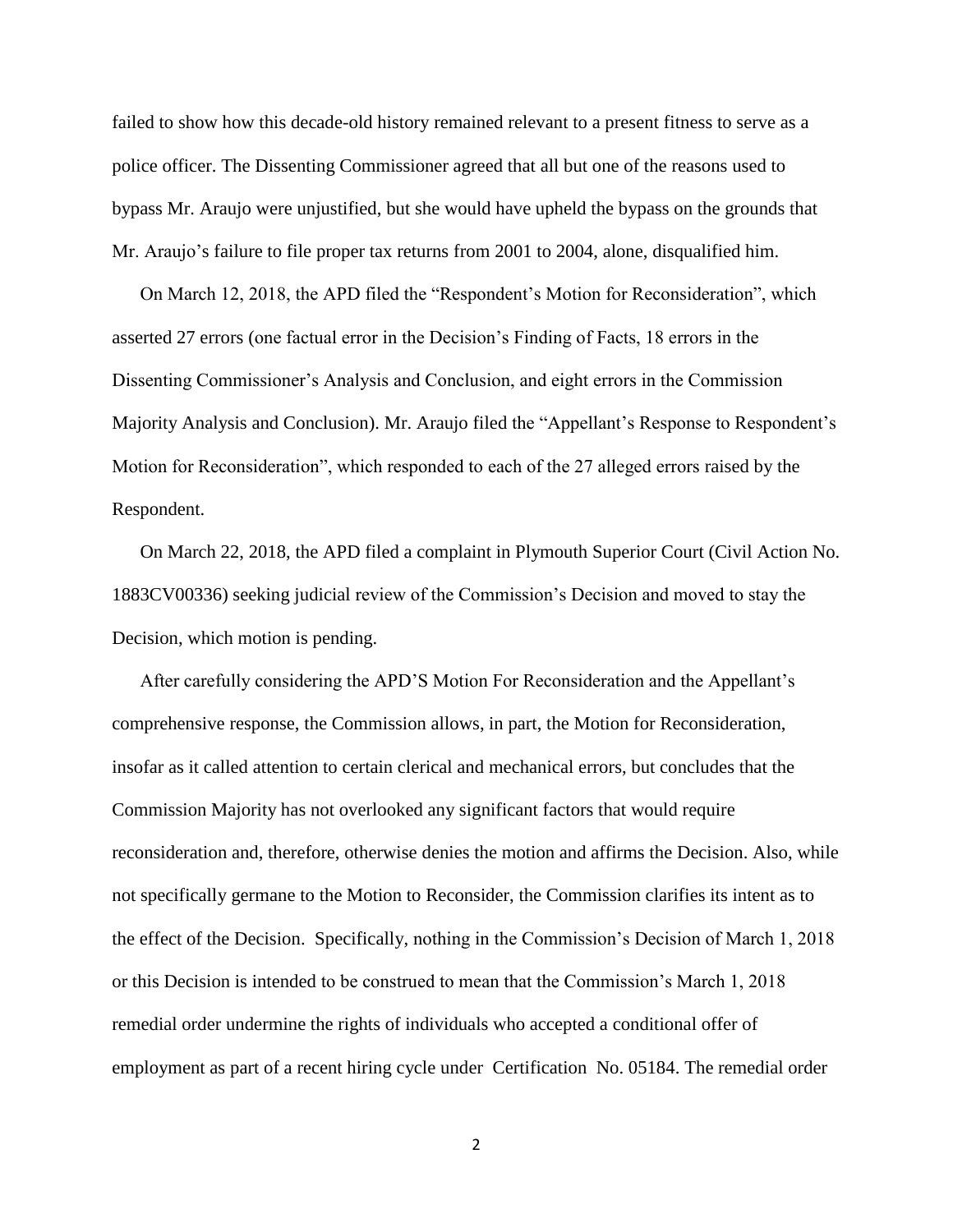does not require that Mr. Araujo be hired over any other qualified candidate, but simply requires that the APD provide him with at least one future opportunity for fair consideration consistent with the requirements of the civil service law.

#### The Applicable Law

Pursuant to 801 C.M.R. 1.01(7)(1):

After a decision has been rendered and before the expiration of the time for filing a request for review or appeal, a Party may move for reconsideration. *The motion must identify a clerical error or mechanical error in the decision or a significant factor the Agency or the Presiding Officer may have overlooked* in deciding the case. . . ." (*emphasis added*)

### Clerical and Mechanical Errors

The APD's Motion for Reconsideration aptly identifies one mechanical error in the Presiding Officer's Findings of Fact (Finding No. 31, pp. 19-22), with which the Appellant agrees, namely, the Presiding Officer (Commissioner Ittleman) mistakenly attributed the APD officer's voice on the February 10, 2016 interview of the Appellant as that of APD Chief Majenski, when, in fact, it was Deputy Chief Cutter that did most of the talking and Finding No. 31 will be corrected accordingly. This error, however, does not alter the substance of the colloquy or change the findings, conclusion or inferences drawn by the Commission Majority or the Dissenting Commissioner from the substance of this interview.

The APD's Motion for Reconsideration also identifies as clerical errors in the Dissenting Commissioner's Analysis and Conclusion the inclusive dates during which Mr. Araujo worked in construction jobs and the years for which he was asked to produce his tax returns. With one exception, the dates were not incorrect but were findings for the pertinent time period coinciding with the period in which the Appellant did not report his income. The exception to be corrected is that the Respondent had asked the Appellant for tax returns for 2001 to 2005, not 2002 to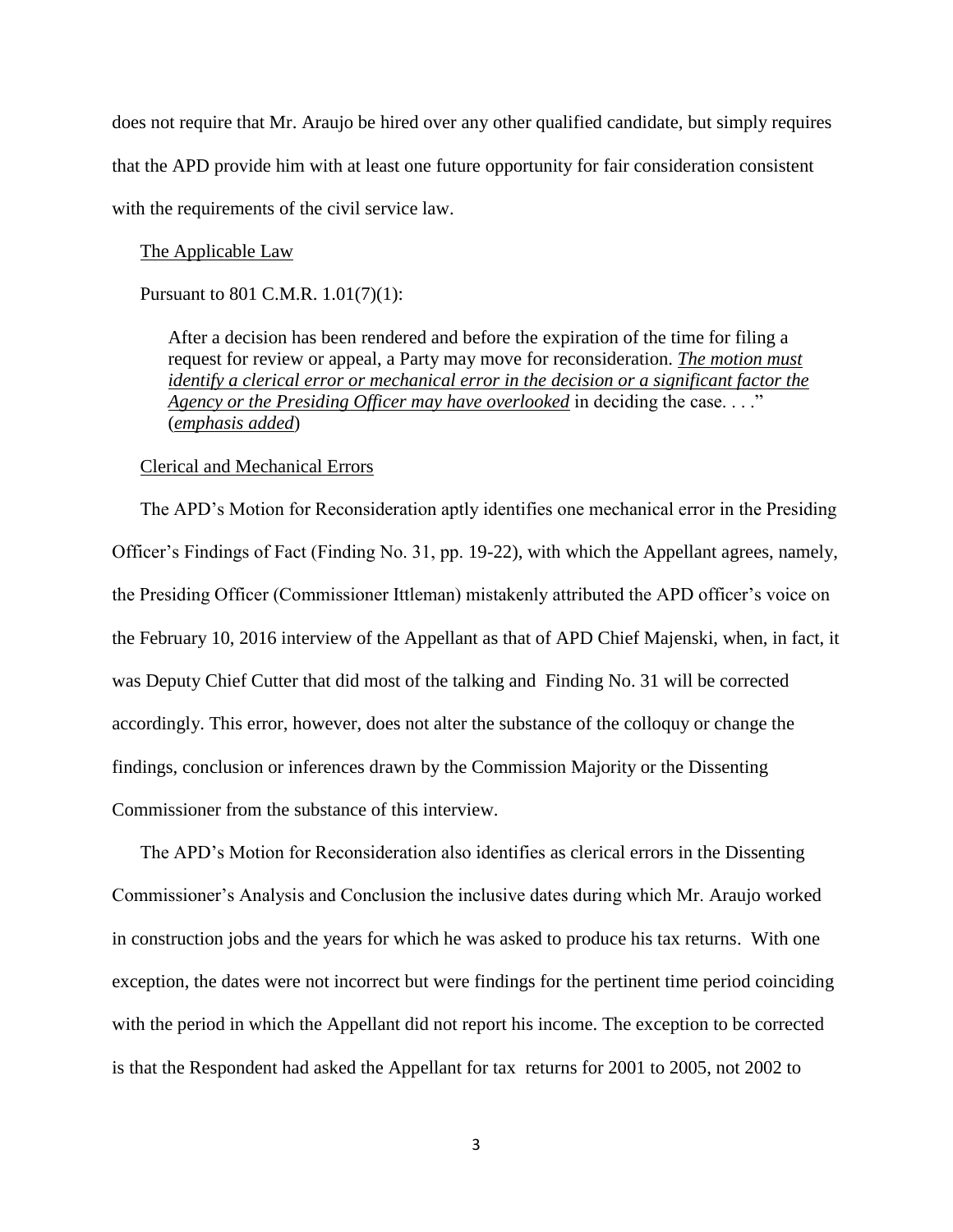2005. That said, it is not inaccurate to add the other dates that the Appellant was working. This one scrivener's and other date alterations**,** which have no material impact on the Commission Majority or Dissenting Commissioner's finding, inference or conclusions, will be changed.

- p. 40,  $\llbracket 2$ , ln.2 change from "2004" to "2006"
- p. 40, fn.  $25 \text{change from "2004" to "2006"}$
- p. 40,  $[2, \ln 4 \text{correct}$  "2002" to "2001"

### Other "Significant Factors" That Were Allegedly "Overlooked"

The alleged errors asserted by the APD include three references to the Dissenting Commissioner's Analysis and Conclusions on the subject of Mr. Araujo's record and testimony on the subject of his of non-payment of taxes. (p. 40, lns.5-6; p. 40, ln.5; p. 41, lns. 15-16) None of these statements by the Dissenting Commissioner were factually erroneous and none of them are "significant" to her findings, inferences and conclusions or those of the Commission Majority, all of whom concluded that Mr. Araujo did not file certain required tax returns, but that this stale misconduct was not shown to be reasonably relevant in weighing his present suitability to perform the duties of a police officer and constituted disparate treatment by the APD. It is also noted that Mr. Araujo's tax issues did not call into question his character when he applied for, and won, permanent immigrant status and eventually become a naturalized U.S. citizen under federal law. (Decision, p. 52)

The APD also alleges that the Dissenting Commissioner (and, by implication) the Commission Majority) did not address all of the APD's reasons for bypass in the Commission Decision (p.41, fn.26). This is clearly not a requirement and does not serve as grounds for reconsideration. See Weinberg v. Board of Registration in Medicine, 433 Mass. 679, 687 (2005) ("The board is not required to address each and every legal issue, theory and case citation relied on by the respondent. . ." citing Hamilton v. Department of Public Utilities, 245 Mass. 130, 137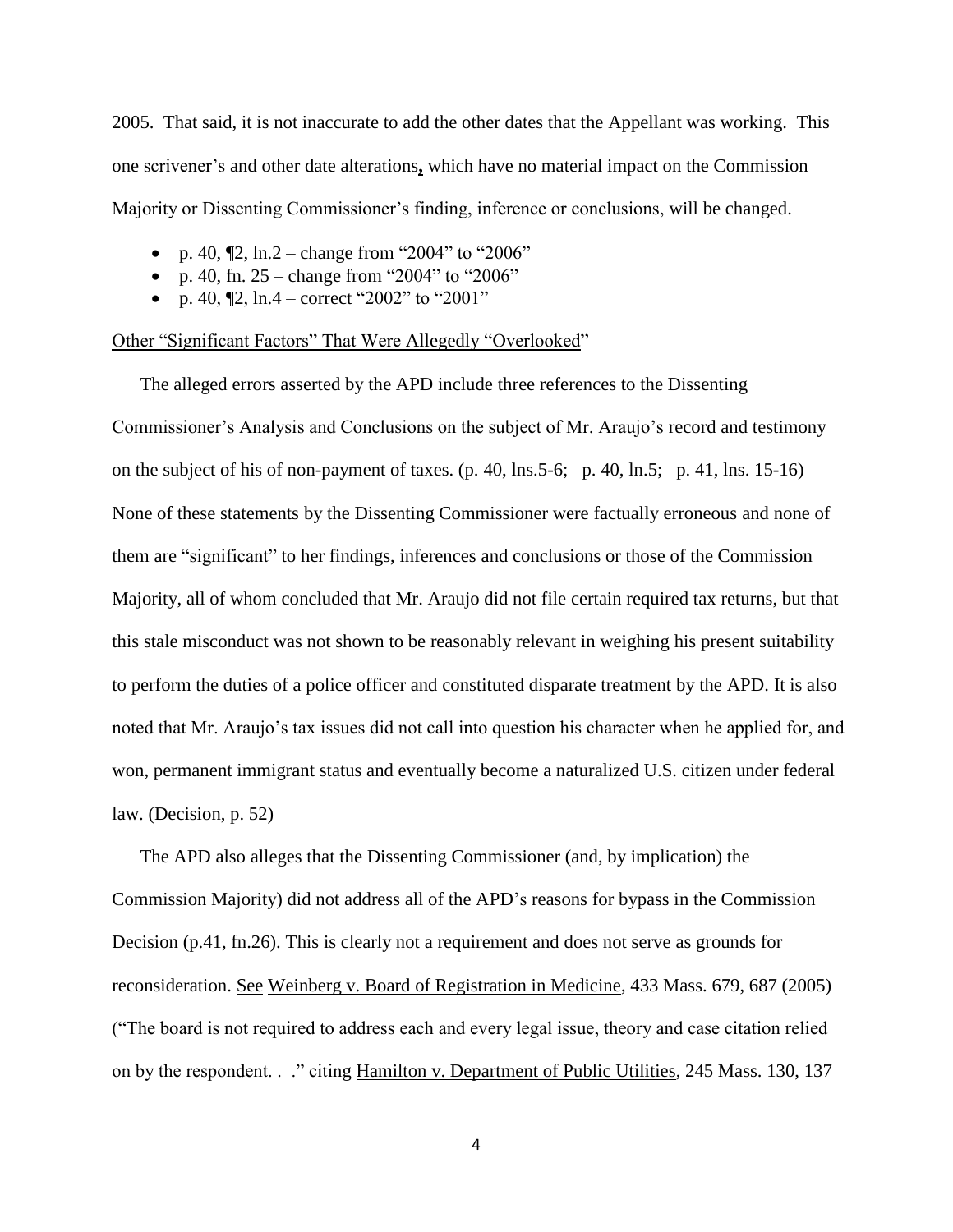(1963); see also Catlin v. Board of Registration of Architects, 414 Mass. 1, 6 (1992)(also relying on Hamilton, "Although an agency's adjudicative body must review all the evidence in the record, it need only record findings which were necessary for it to decide the issue and provide the courts with a basis for judicial review. … Thus, the choice by the board or, indeed, by a court not to refer in a decision to a particular piece of evidence does not imply the failure to consider that evidence when ruling on the issue.") In Asselin v. Civil Service Commissioners, Hampden Superior Court, C.A. No. 98-1299, the court (Page, J.) affirmed a Commission decision relying, in part, on the Supreme Judicial Court decision in Catlin in this regard.

The APD also points to three alleged errors in the Dissenting Commissioner's analysis concerning the number of "verbal altercations" during Mr. Araujo's employment at the Norfolk Sheriff's Office (pp. 42 and 44), one reference to the APD's erroneous representation that Mr. Araujo "was going to be terminated" by that employer (p. 45) and two references in the Commission Majority's analysis that the Norfolk County Sheriff's Department considered him an "exemplary employee" who, contrary to the APD's assertion, was never truly in jeopardy of termination (p. 56, bullet 5; p. 60, Chart). Each of these statements in the Decision is supported by the evidence, inferences and findings of fact and fully addressed in the Appellant's Response to the Motion to Reconsider. Further, as noted in the Decision facts, early in his career at the Norfolk Sheriff's Department which began in 2012, a supervisor commented that the Appellant was a by-the-book officer but it was not discipline or even counselling in regard to a specific event. Therefore, there is no "significant" factor that was overlooked about current employment history with the Norfolk County Sheriff's Department.

Similarly, the APD is simply wrongheaded to assert that the Dissenting Commissioner and the Commission Majority erroneously concluded that the APD had improperly relied on alleged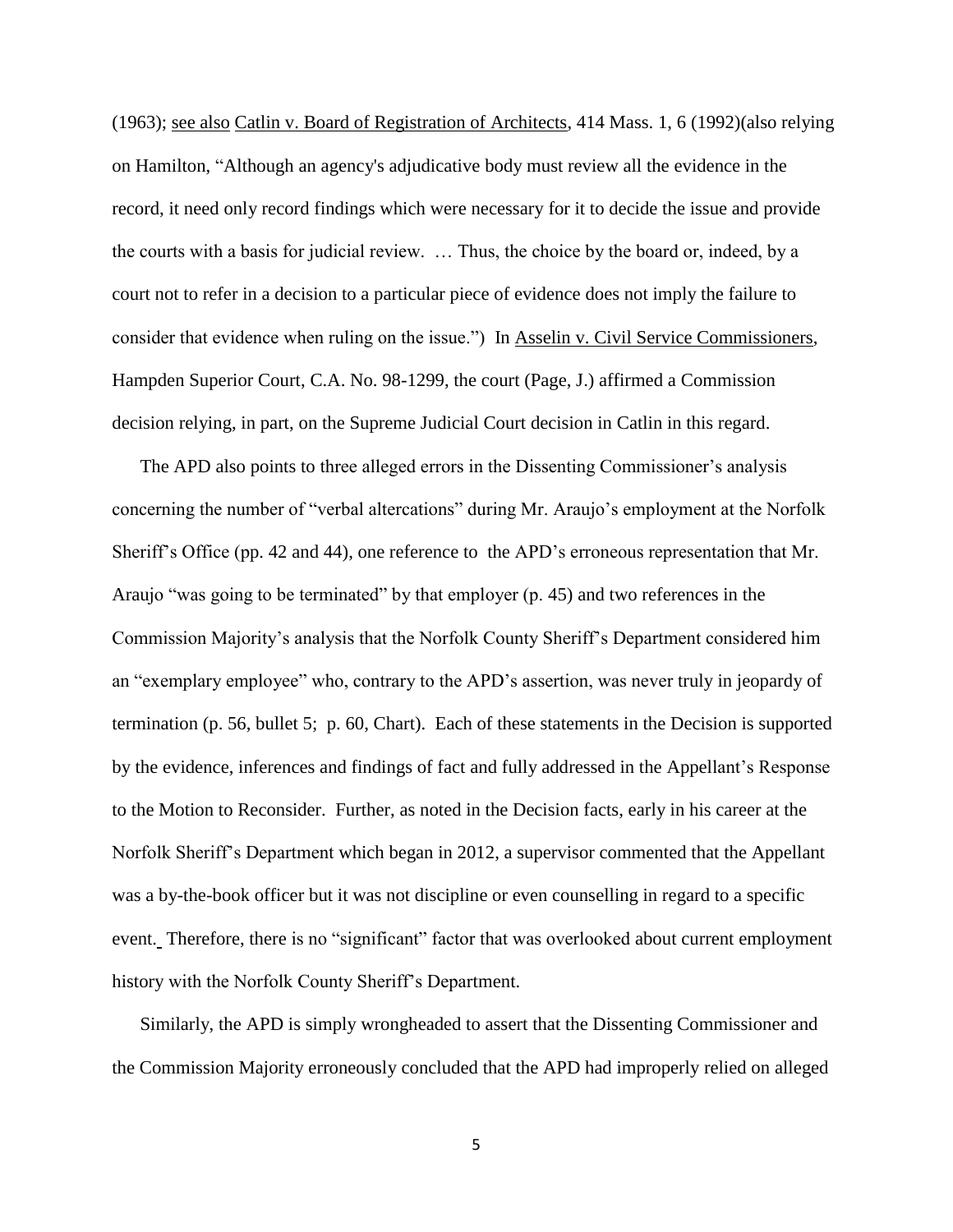misconduct, purportedly shown in Mr. Araujo's driving record and criminal history, which did not occur. (p. 48, ln. 1-3; p. 59, bullet 8 & 10; p. 59, Chart; p. 60, Chart). The findings and conclusion of the Dissenting Commissioner and the Commission Majority "overlooked" nothing, but correctly accounted for Mr. Araujo's two driving infractions (in 2002 and 2007), a record that was far less serious than the record of another hired candidate, and correctly concluded that, in fact, Mr. Araujo had no material criminal record. As the Decision explained, it is the APD that "overlooked" the true facts in this regard due, in part, to its use of ambiguous, inconsistent and improper questioning on these subjects, well beyond the bounds generally permitted by law.

The APD also asserts that the Commission Majority and Dissenting Commissioner erroneously interpreted or overlooked the facts in finding that the APD repeatedly harped on inquiries dwelling on Mr. Araujo's stale immigration history and tax status and that these inquiries constituted disparate treatment that could not be used as a reason for bypass. (pp. 45-46, 59, and 62) The APD's contention merely constitutes rearguing that the Commission should have made different findings and inferences and weighed and resolved the disputed evidence differently, but that is not grounds to seek reconsideration of the Decision. The Commission Majority and the Dissenting Commissioner stand by their findings and conclusions as reasonably supported by the preponderance of the credible evidence in the record. In particular, the Commission Majority and the Dissenting Commissioner did not overlook the fact that Mr. Araujo's federal complaint of discrimination was dismissed. Neither did the Commission overlook the fact that the Appellant had also filed a discrimination claim against APD at the MCAD which was pending at the time of the Decision. Moreover, the conclusion of the Commission Majority did not turn on whether Mr. Araujo had proved a claim of discrimination. Rather it was the preponderance of the evidence that he had been the victim of disparate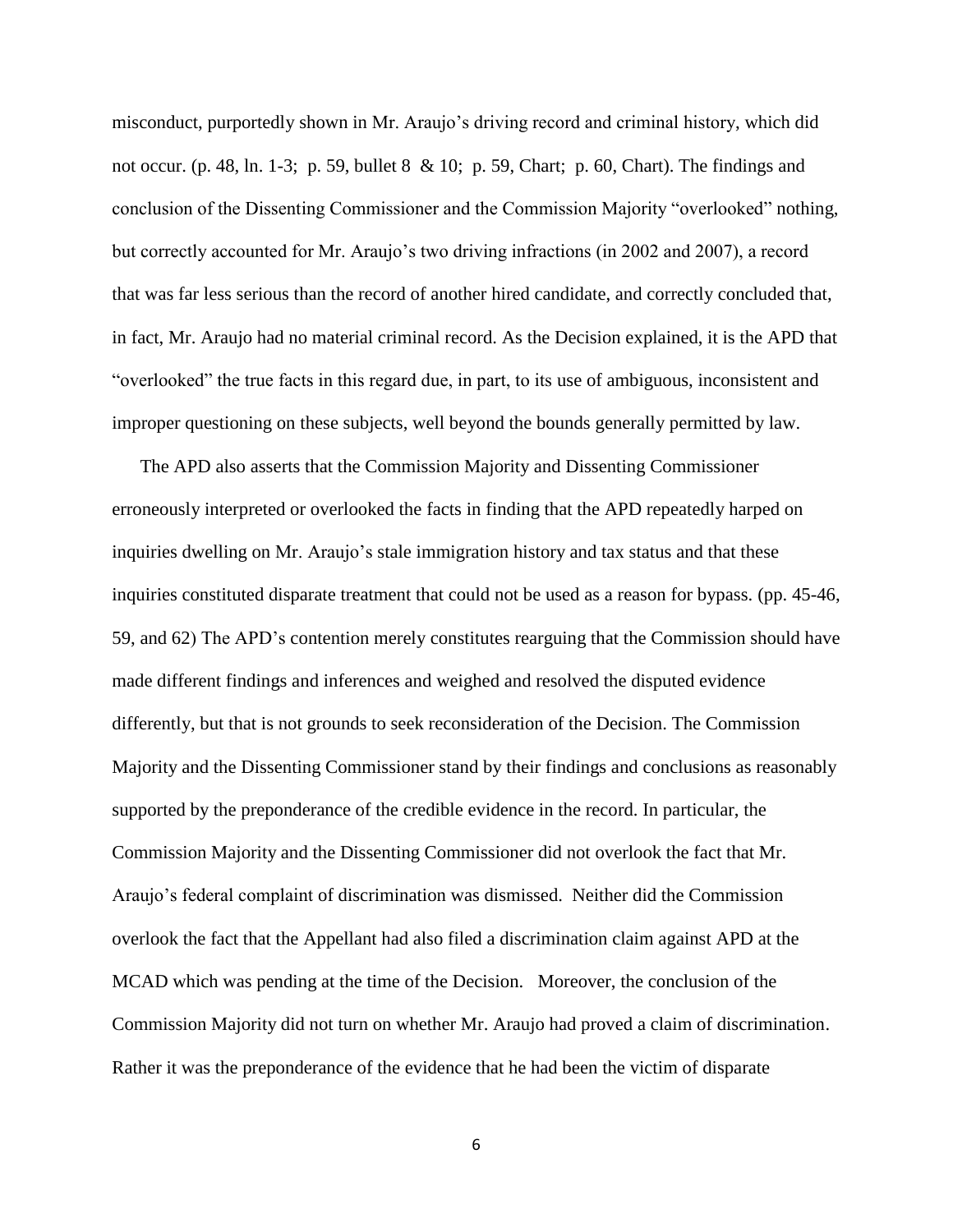treatment barred under civil service merit principles (G.L. c. 31, s. 1) in that he was treated differently than other hired applicants (e.g., the one who bypassed the Appellant had received pay from an employer for hours he did not work and there is no indication that that selected candidate was asked about his income tax history)**,** as well as the reasonable inference from the evidence of repeated inquiry of Mr. Araujo about his immigrant history, together with the highly unusual "piling on" of nearly two dozen spurious reasons for bypass, that inferred it was not, in fact, any of those spurious reasons, but that it was indeed, Mr. Araujo's immigrant status that was the significant contributing factor to his being bypassed.

Finally, the remaining alleged errors made by the Commission Majority and the Dissenting Commissioner – i.e., discounting the use of psychological examination information (from Mr. Araujo's prior "employment" as an APD Special Police Officer) containing hearsay about Mr. Araujo's alleged drug use (pp. 42-43 and 61)(i.e. use of marijuana a decade or so ago) and the disputed evidence as to whether Mr. Araujo was allowed to resign before he was terminated from his position as an APD Special Police Officer (p. 45) – can be addressed summarily, as neither issue is material to the Commission Majority's Decision. As to the former, the weight given to hearsay is a matter within the sound discretion of the Commission and, as to the latter, the Commission Majority's conclusion did not rely on that point.

In sum, the APD's Motion for Reconsideration is, as was its original bypass decision, a scattershot approach meant to hide the forest for the trees. Save for the clerical and mechanical errors noted above, neither the Commission Majority nor the Dissenting Commissioner find that the APD's Motion for Reconsideration has identified any significant factor that was overlooked or requires modification. The Commission Majority stands by their Decision that the APD's